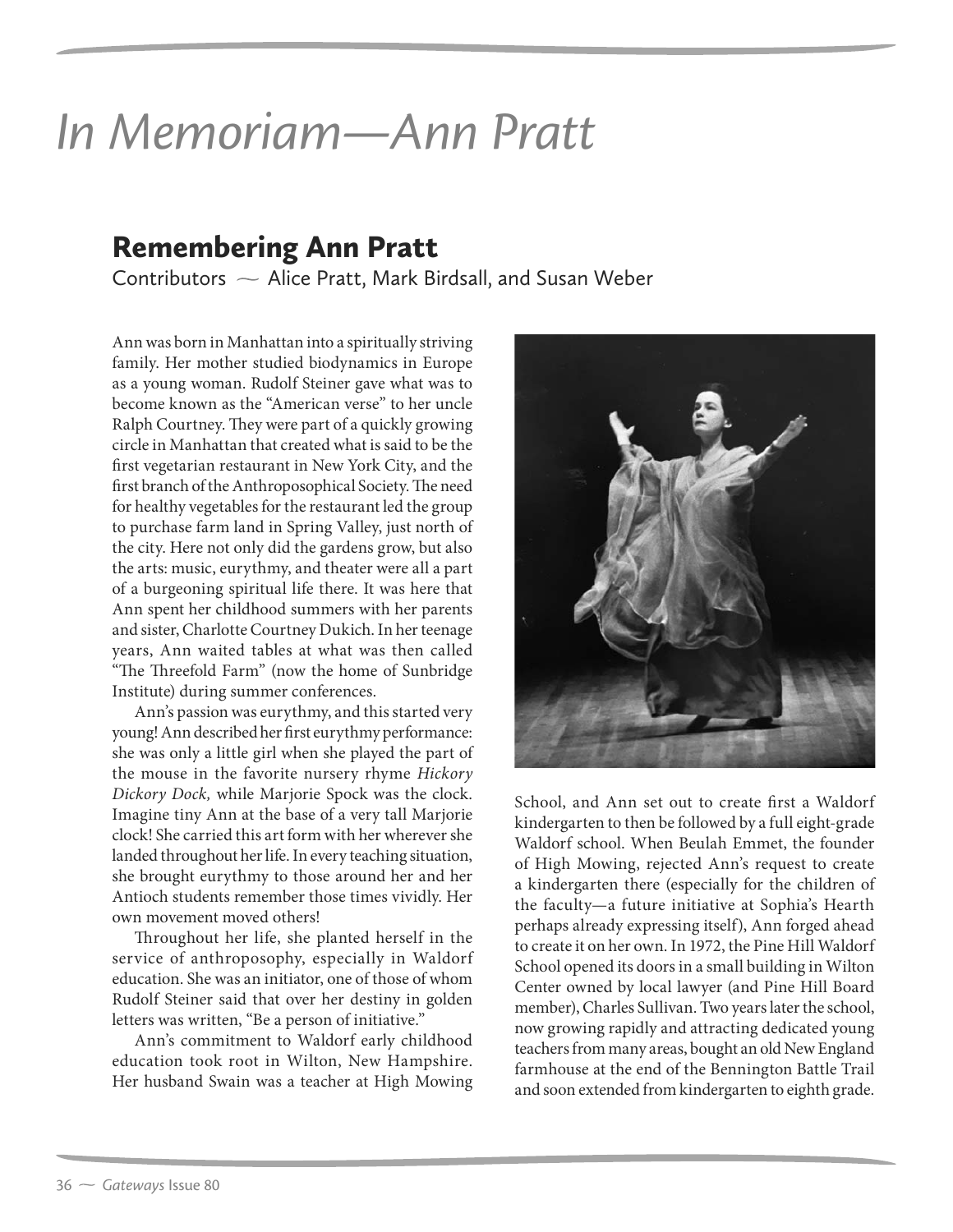Then land was purchased across from High Mowing on Abbot Hill with a loan from the Rudolf Steiner Foundation (Social Finance—spearheaded by Siegfried Finser). Thus, the current Pine Hill building was built in 1973/74. In 1974 Ann was the Faculty Chair, Kindergarten teacher, a Board member and taught eurythmy to the early childhood students. Of course, she was also a full-time mother to her two teenage daughters! In the early 1980s, Ann stepped back from active classroom teaching and spent a year teaching and consulting at the Kimberton Waldorf School in Pennsylvania. The Pine Hill faculty meanwhile, assisted by regular visits from Alan and Mary Howard, began to offer a teacher training program in conjunction with nearby Antioch College.

When Antioch New England's nascent Waldorf teacher education program needed its second director in the 1985 school year, Ann stepped in to continue to build up this young seedling. She remained until 1991, when a call from a friend and colleague, Betty Staley, led her to Milwaukee to be the program implementer for the Urban Waldorf School, the first public Waldorf school in the country. From 1991 to 1993, Ann oversaw the Waldorf training of the founding teachers who came from both the local public school district and from a few Waldorf schools. She oversaw as well the program development in the school, a 96% African-American student body in Milwaukee's poorest neighborhood. In 1993 a change in funding allocation left Ann a difficult choice: leave Milwaukee suddenly (she and Swain had recently bought a residence) or go back into the classroom. So she became a kindergarten teacher again at age 61. It was a very trying year even for her, and the stress began to affect her health.

When the task in Milwaukee was ready for its next phase with others carrying on that work, Ann returned to Antioch in 1994. By then, the fledgling program



was ready to welcome its second faculty member; and Ann joined Torin Finser, who had become the program director after Ann left for Milwaukee. It was during these second Antioch years that she became a founding Board member of the initiative that became Sophia's Hearth Family Center. Together with Rena Osmer, Susan Weber and others, a new impulse was seeded and that seed was germinating—first at Antioch through a new design of its early childhood teacher education program, and later on its own. It